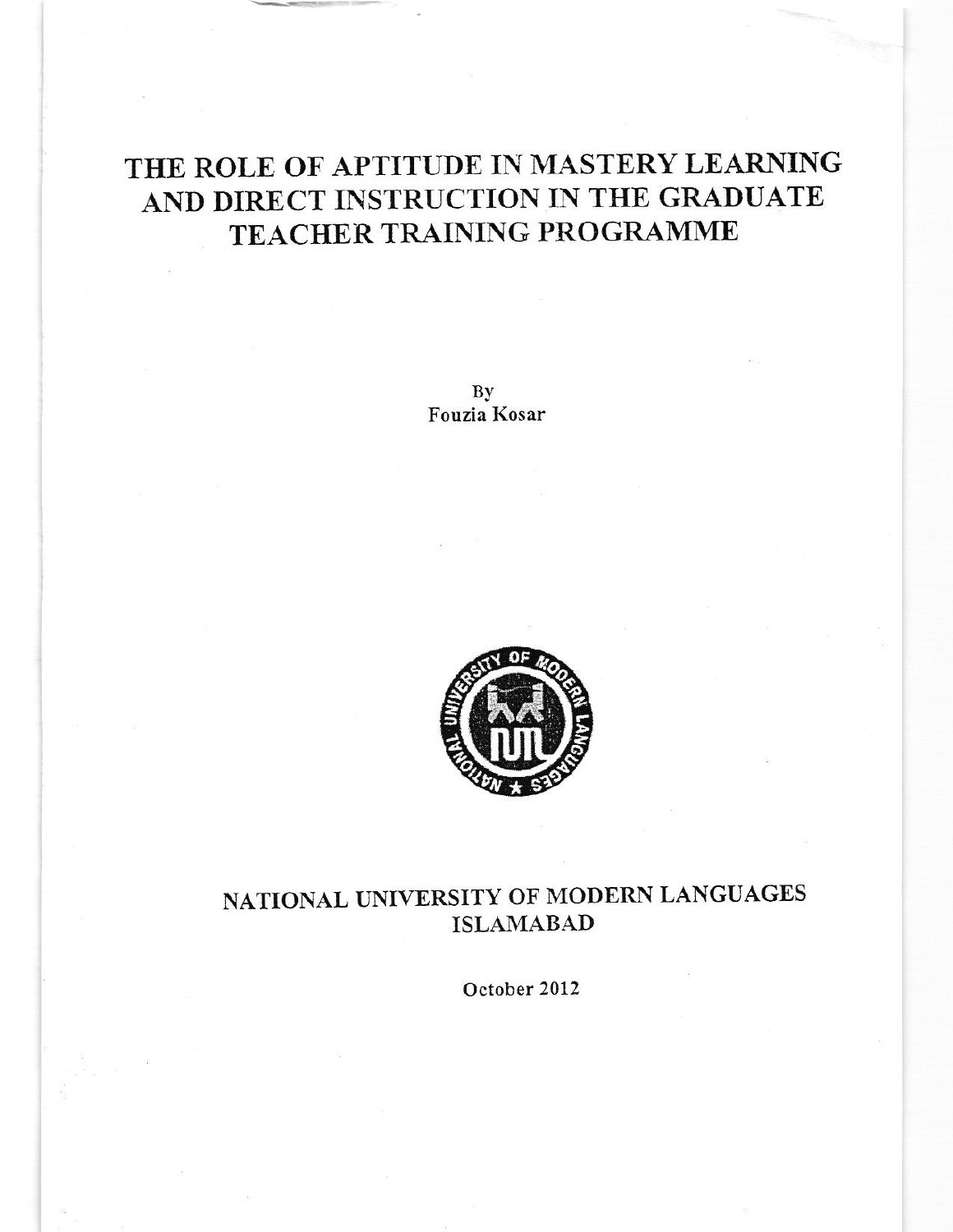### THE ROLE OF APTITUDE IN MASTERY LEARNING AND DIRECT INSTRUCTION IN THE GRADUATE TEACHER TRAINING PROGRAMME

By Fouzia Kosar

M. Phil., AIOU 2002

#### A THESIS SUBMITTED IN PARTIAL FULFILMENT OF THE REQUIREMENTS FOR THE DEGREE OF

### DOCTOR OF PHILOSOPHY

In Education

To

### FACULTY OF ADVANCED INTEGRATED STUDIES AND RESEARCH

(Education)



## NATIONAL UNIVERSITY OF MODERN LANGUAGES, ISLAMABAD

October 2012

O Fouzix Kosar, 2012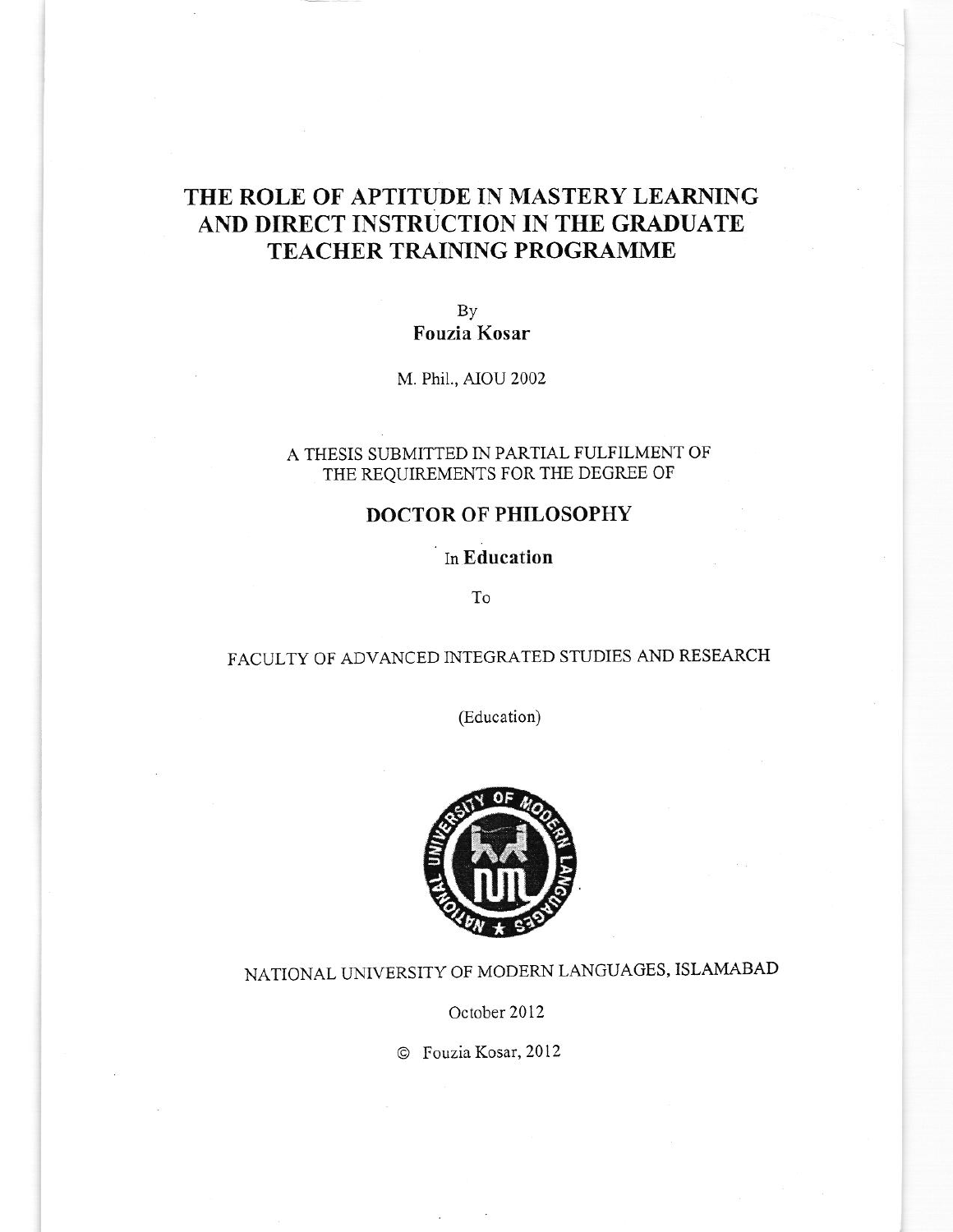

NATIONAL UNIVERSITY OF MODERN LANGUAGES

**FACULTY OF ADVANCED INTEGRATED STUDIES & RESEARCH** 

# THESIS/DISSERTATION AND DEFENSE APPROVAL **FORM**

The undersigned certify that they have read the following thesis, examined the defence, are satisfied with the overall examination performance, and recommend the thesis to the Faculty of Advanced Integrated Studies & Research for acceptance:

Thesis/ Dissertation Title: The role of aptitude in Mastery Learning and Direct Instruction in the graduate teacher training programme

Submitted By: Fouzia Kosar Name of Student Registration #: 077-Ph.D/Edu/2002 (Aug)

Doctor of Philosophy (e.g Master of Philosophy, Doctor of Philosophy) Degree Name in Full

Education

Name of Discipline

Brig ® Dr. Allah Bakhsh Malik Name of Research Supervisor

13 N Allah

Signature of Research Supervisor

Dr. Shazra Munnawer Name of Dean (FAISR)

Signature of Dean (FAISR)

Major General Masood Hasan (Retd) Name of Rector

 $\frac{66}{0}$  o 3/3

Signature of Recto

ii.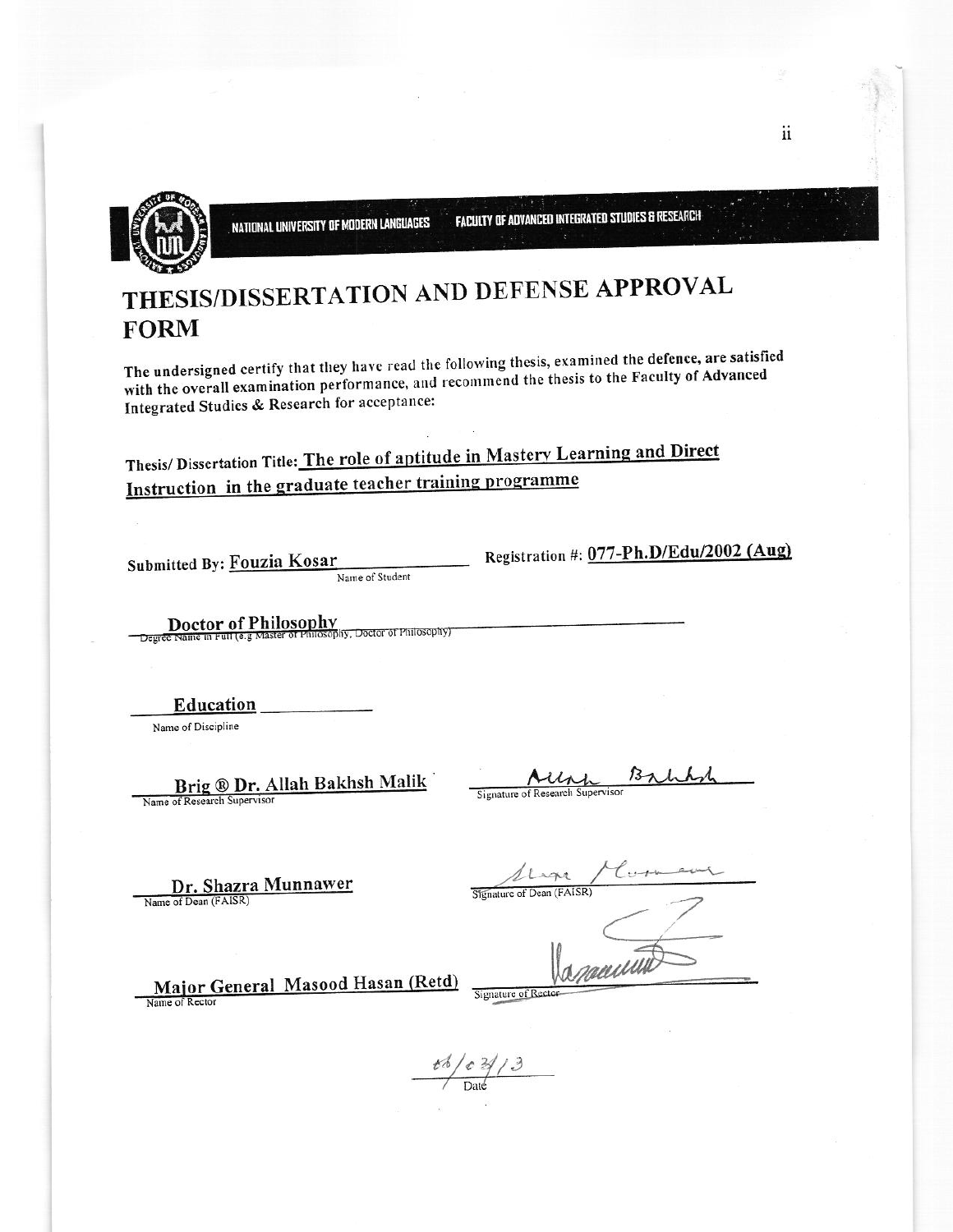## **CANDIDATES DECLARATION FORM**

(Declaration Form to be filled in by Candidate at the time of Submission of Thesis to the Supervisor for Internal and External Evaluation. Follow this pattern strictly, and also let the dotted lines appear on the page)

| Fouzia Kosar                   |                         |                               |
|--------------------------------|-------------------------|-------------------------------|
| Daughter/Son of Qazi Abdul Haq |                         |                               |
| Registration #                 | 077-Ph.D/Edu/2002 (Aug) |                               |
| Discipline _                   | Education               |                               |
| Candidate of                   | PhD                     | at the National University of |

Modern Languages do hereby declare that the thesis (Title) The Role of Aptitude in Mastery Learning and Direct Instruction in the Graduate Teacher Training Programme

submitted by me in partial fulfillment of PhD degree, is my original work, and has not been submitted or published earlier. I also solemnly declare that it shall not, in future, be submitted by me for obtaining any other degree from this or any other university or institution.

I also understand that if evidence of plagiarism is found in my thesis/dissertation at any stage, even after the award of a degree, the work may be cancelled and the degree revoked.

 $15 - 10 - 2012$ 

sensa aus

Signature of Candidate

FOUZIA KOSAR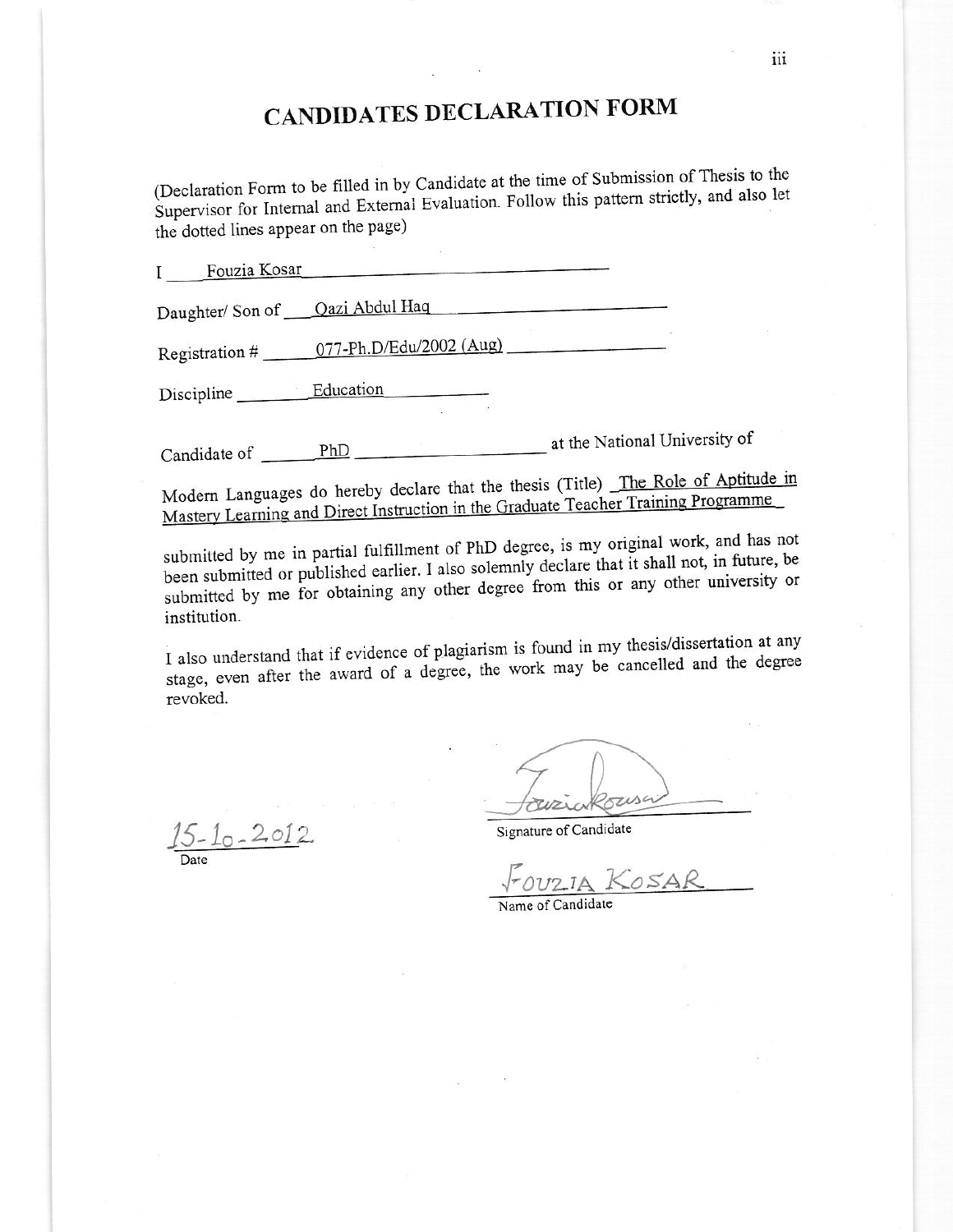#### ACKNOWLEDGEMENTS

The researcher deeply acknowledges the able supervision and superintendence provided by her supervisor Professor Brig. ® Dr. Allah Bukhsh Malik, Head of the Department, Department of Education, National University of Modern Languages, Islamabad, as well as, for his continuous encouragement and guidance. It was but his helping, suggestive and motivational attitude which made the successful completion of this study possible.

The researcher is pleased to pay tribute to Rector Major General (R) Masood Hasan, National University of Modem Languages, Islamabad whose cooperation, encouragement and support have been helpful for the completion of this study.

The researcher is especially thankful to Professor Dr. Shazra Munnawer, Dean Faculty of Advanced and Integrated Studies and Research, National University of Modern Languages, Islamabad for providing valuable advice and suggestions for the completion of the study.

The researcher is highly indebted to Dr. Aisha Akbar, Dean Faculty of Management Sciences, Muhammad Ali Jinnah University, lslamabad, who provided guidance in the development of aptitude scale and her inspiring behavior accelerated the pace of work.

The researcher is highly grateful to Dr. Faqir Muhammad, Chairman Faculty of Mathematics, Allama Iqbal Open University, Islamabad who provided guidance in the selection and use of statistics in the analysis of data.

The researcher is particularly thankful to Col. (R) Dr. Manzoor Arif, Professor of Education, University Institute of Education and Research, Arid Agriculture University, Rawalpindi, who provided immense guidance, supervision and encouragement for the completion of study.

She extends her deep gratitude to Dr. Allah Rakha Saghir, Ex-Chairman Department of Education Planning and Management, Allama Iqbal Open University, lslamabad for his critical evaluation and valuable suggestions'

iv